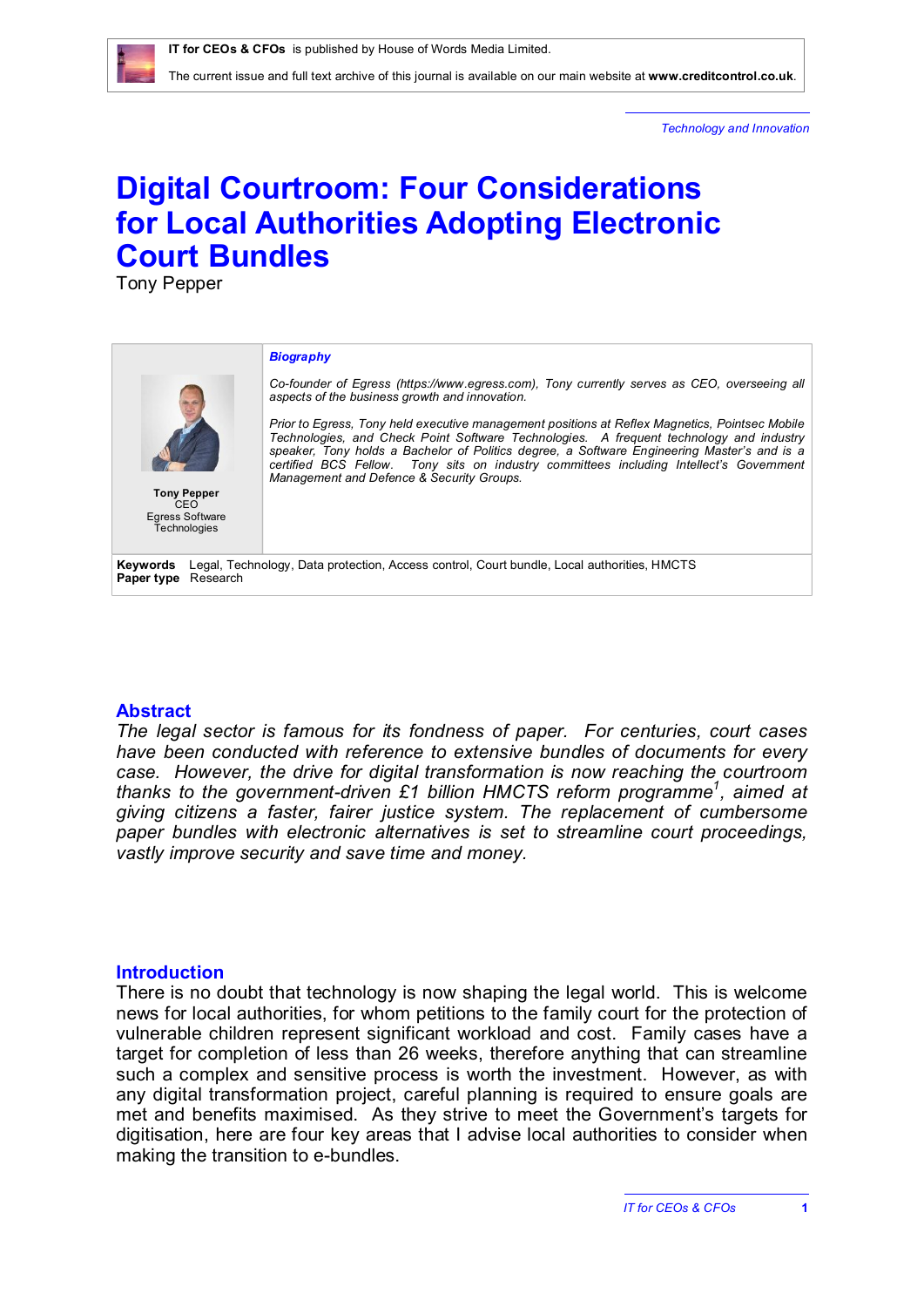

The current issue and full text archive of this journal is available on our main website at **[www.creditcontrol.co.uk](http://www.creditcontrol.co.uk)**.

*Technology and Innovation*

## **Balancing cost and efficiency savings**

On average, each local authority petitions a family court 200 times each year. For each petition, highly sensitive case bundles consisting of up to 350 pages are printed, duplicated, collated and couriered to the parties involved. This involves significant costs and administrative outlay to assemble the documents and the cost of a secure courier service. On top of this, as the case progresses, the entire bundle must be continually updated for all parties, involving further time and cost.

The case for a digital alternative is compelling. In fact, Her Majesty's Courts and Tribunals Service (HMCTS) estimates local authorities spend on average £1282.65 and 38.2 hours preparing each bundle, meaning digitisation could eliminate annual costs of around £256,530 and free up 8019 hours of administrative time.

Still, there are costs associated with moving to e-bundles and, while they won't exceed the potential savings, they should be managed appropriately so that the solution represents the best value for public money.

Local authorities should factor in the costs of purchasing and rolling out suitable document production and pagination software, as well as secure sharing technology. The detail of the software licensing model also needs close attention. If sharing software requires all parties to have a licence, costs can quickly escalate when each case can involve six or more people.

If the rollout involves a hardware element – perhaps providing tablets for courtroom use – make sure that the chosen software is device agnostic, so that you can get maximum use from it. Cloud-based software-as-a-service solutions should be considered; they offer flexibility and scalability. It is also important to ask suppliers about their upgrade cycle; will future upgrades be included in your licence? What is the product roadmap?

## **Data protection and access control**

Hard copy court bundles are intrinsically insecure. They are at risk of accidental loss, theft and unauthorised access. When you consider the confidential nature of family court documents and the severity of the consequences if they are compromised, it is clear security must be a primary concern.

This is just as true of electronic court documents. Fortunately, many digital systems offer far greater security and access control, plus the facility to log and audit user activity. Local authorities need to create an environment that has multiple levels of encryption, including at folder and file level. This means that, even if the solution is hacked, the data is rendered inaccessible.

Third parties such as lawyers and social workers will need secure, controlled access to e-bundles. Security policies and procedures must be carefully created so only identified recipients can access files. The ability to amend, download and share files should be restricted to authorised personnel; the system should include a detailed audit facility that logs actions, ensuring compliance with data handling and protection policies.